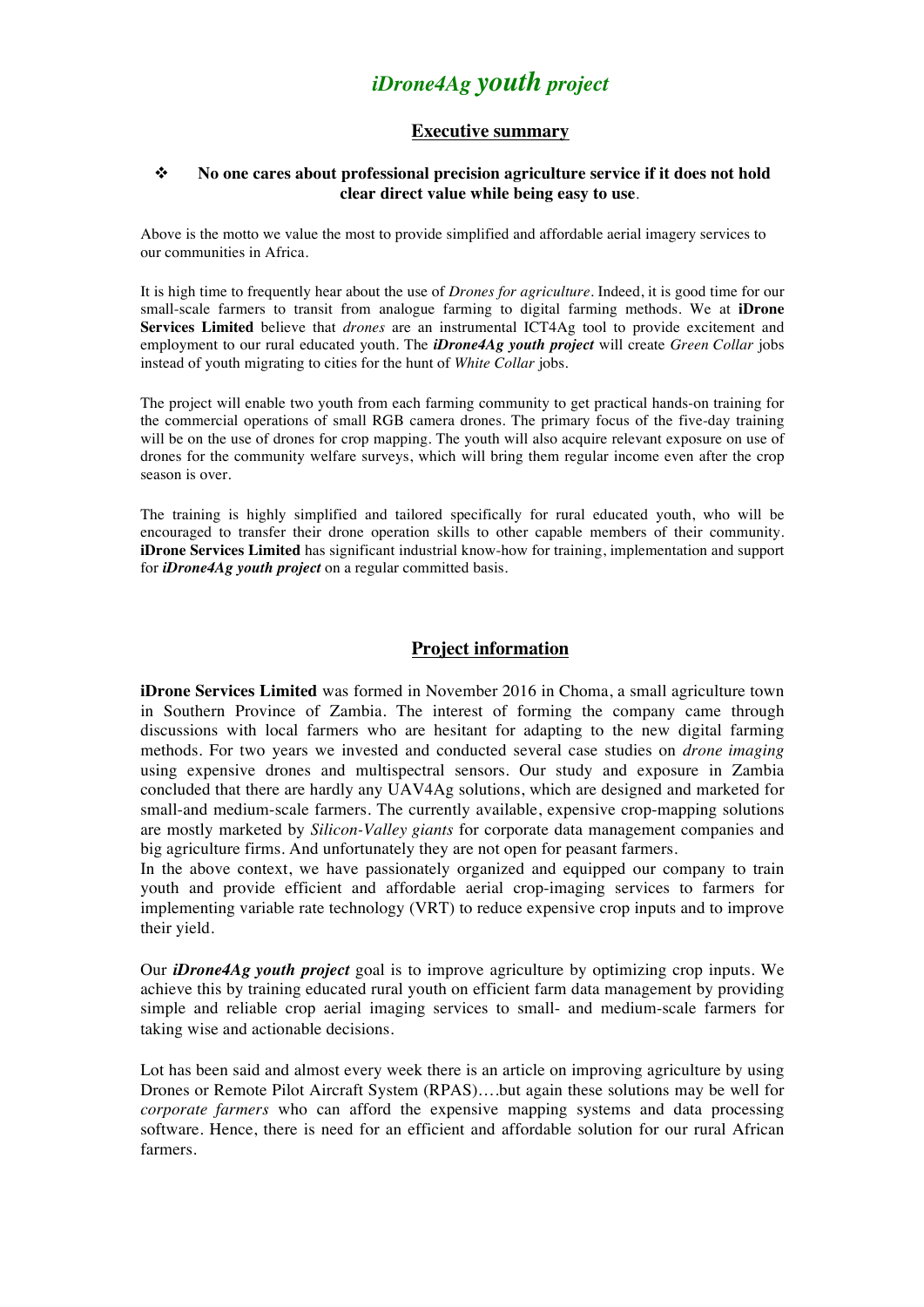

**iDrone Services Limited** in Zambia propose to offer training to rural educated youth, who can fly small drones to *just capture the birds eye view* (HD & 4K resolution images). We then interpret these images for farmers to make it an actionable data to implement variable rate applications to optimize, reduce crop inputs by 30% and increase yield.

## **Our Mission**

iDrone Services, improves the efficiency and productivity of farms by empowering growers with unprecedented agronomic knowledge, timely intelligence, and situational awareness of their crops. By providing drone-enabled imagery collection and analytic services, we deliver key information to make informed crop management decisions. We stay on the cutting edge of UAS and precision agriculture technology so our growers don't have to. As it adjusts and changes over time, our goal is to stay ahead of the curve and bring our growers with us.

## **Why Drone/UAV/UAS/RPAS?**

Drone technology is quickly disrupting traditional means of technologies, which we were using till now. Drones are non-piloted but controlled aerial vehicle. Recently, people have started building and using drones to carry out surveying of huge farm fields, for delivery of goods across difficult terrains, to survey and count livestock, for search and rescue operations, for monitoring pipeline faults, for commercial photography and aerial film production. Before this Tech start-up, iDrone directors and team has acquired the below knowledge base, skills and understanding;

- Remote Piloting skills on manual and autonomous drone flying
- Knowledge base on multi-spectral sensor mapping applications
- Processing Orthomozaics and NDVI-GIS imagery
- NIR mapping and crop stress data interpretation
- Implementation techniques on Variable Rate Technology (VRT)

#### **Business Overview**

Aerial mapping is about taking pictures of ground from an elevated position. Platforms currently in use for aerial photography include plane, helicopters, drones, balloons, mounted poles on a vehicle, etc. Drone business opportunities pays off well if executed strategically. Air-borne Agronomy is all about capturing and measuring crop status using RPAS for better crop data management.

We intend and wish to scale up *iDrone4Ag youth project* in all the provinces and communities of Zambia in the future. Below is the brief training program and the ROI tabulation for a clear understanding on the viability of the project.